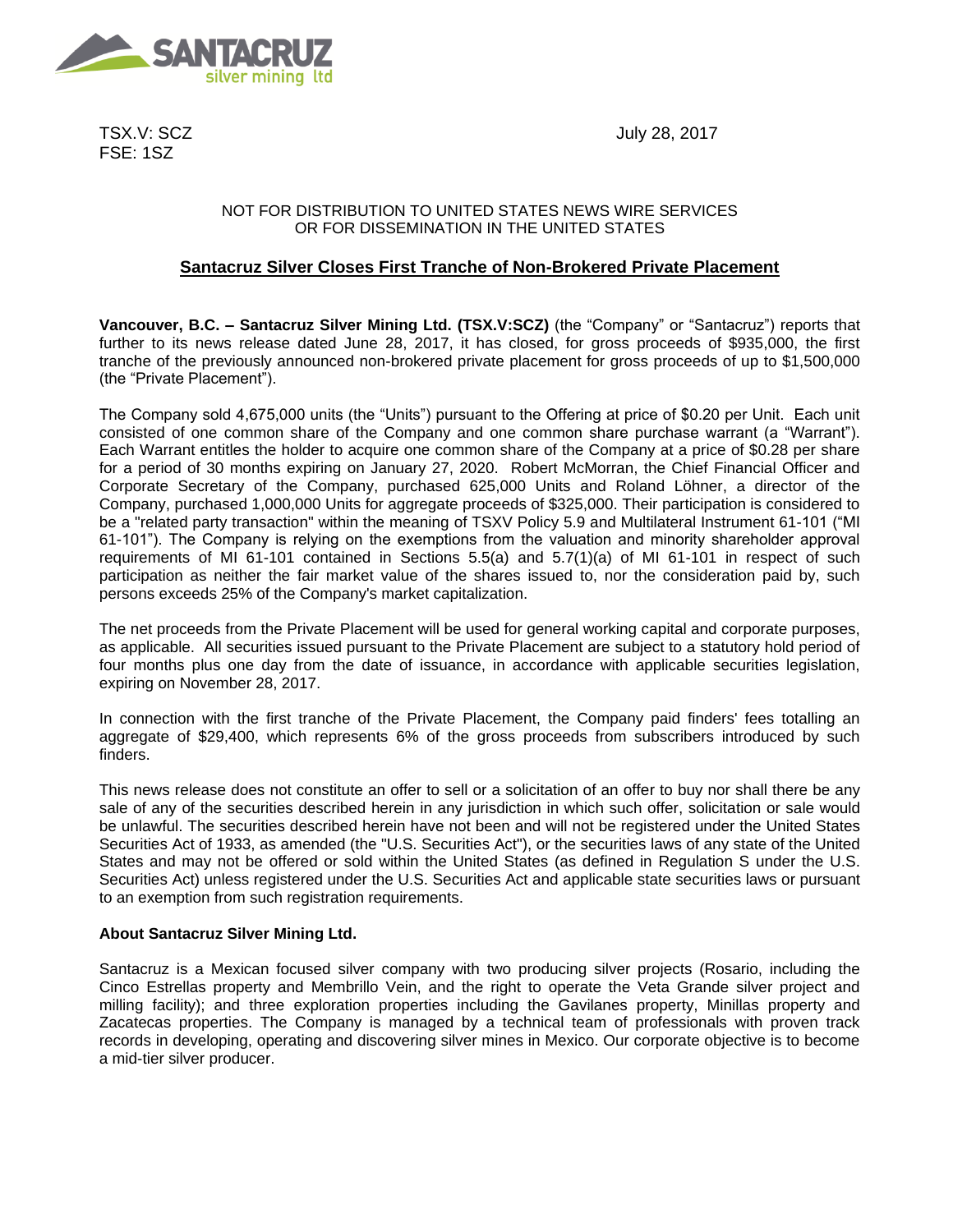

'signed'

Arturo Préstamo Elizondo, President, Chief Executive Officer and Director

For further information please contact:

Neil MacRae Santacruz Silver Mining Ltd. Email: [info@santacruzsilver.com](mailto:infonmacrae@santacruzsilver.com) Telephone: (604) 569-1609

*Neither the TSX Venture Exchange nor its Regulation Services Provider (as that term is defined in the policies of the TSX Venture Exchange) accepts responsibility for the adequacy or accuracy of this release.* 

### *Forward looking information*

*Certain statements contained in this news release constitute "forward-looking information" as such term is used in applicable Canadian securities laws, including, without limitation, statements regarding the anticipated use of proceeds from the Private Placement. Forward-looking information is based on plans, expectations and estimates of management at the date the information is provided and is subject to certain factors and assumptions. In making the forward-looking statements included in this news release, the Company has applied several material assumptions, including but not limited to, that the Company's financial condition and development plans do not change as a result of unforeseen events, that third party mineralized material to be milled by the Company will have properties consistent with management's expectations, that the Company will receive all required regulatory approvals, including final approval of the TSX Venture Exchange in respect of the Private Placement, and that future metal prices and the demand and market outlook for metals will remain stable or improve. Forward-looking information is subject to a variety of risks and uncertainties and other factors that could cause plans, estimates and actual results to vary materially from those projected in such forward-looking information. Factors that could cause the forward-looking information in this news release to change or to be inaccurate include, but are not limited to, the risk that any of the assumptions referred to prove not to be valid or reliable, which could result in lower revenue, higher cost, or lower production levels; delays and/or cessation in planned work; changes in the Company's financial condition and development plans; delays in regulatory approval; risks associated with the interpretation of data (including in respect of the third party mineralized material) regarding the geology, grade and continuity of mineral deposits; the possibility that results will not be consistent with the Company's expectations, as well as the other risks and uncertainties applicable to mineral exploration and development activities and to the Company as set forth in the Company's continuous disclosure filings filed under the Company's profile at [www.sedar.com.](http://www.sedar.com/) There can be no assurance that any forward-looking information will prove to be accurate, as actual results and future events could differ materially from those anticipated in such statements. Accordingly, the reader should not place any undue reliance on forward-looking information or statements. The Company undertakes no obligation to update forward-looking information or statements, other than as required by applicable law.*

### *Rosario Project*

*The decisions to commence production at the Rosario Mine, Cinco Estrellas Property and Membrillo Prospect were not based on a feasibility study of mineral reserves demonstrating economic and technical viability, but rather on a more preliminary estimate of inferred mineral resources. Accordingly, there is increased uncertainty and economic and technical risks of failure associated with this production decision. Production and economic variables may vary considerably, due to the absence of a complete and detailed site analysis according to and in accordance with NI 43-101.*